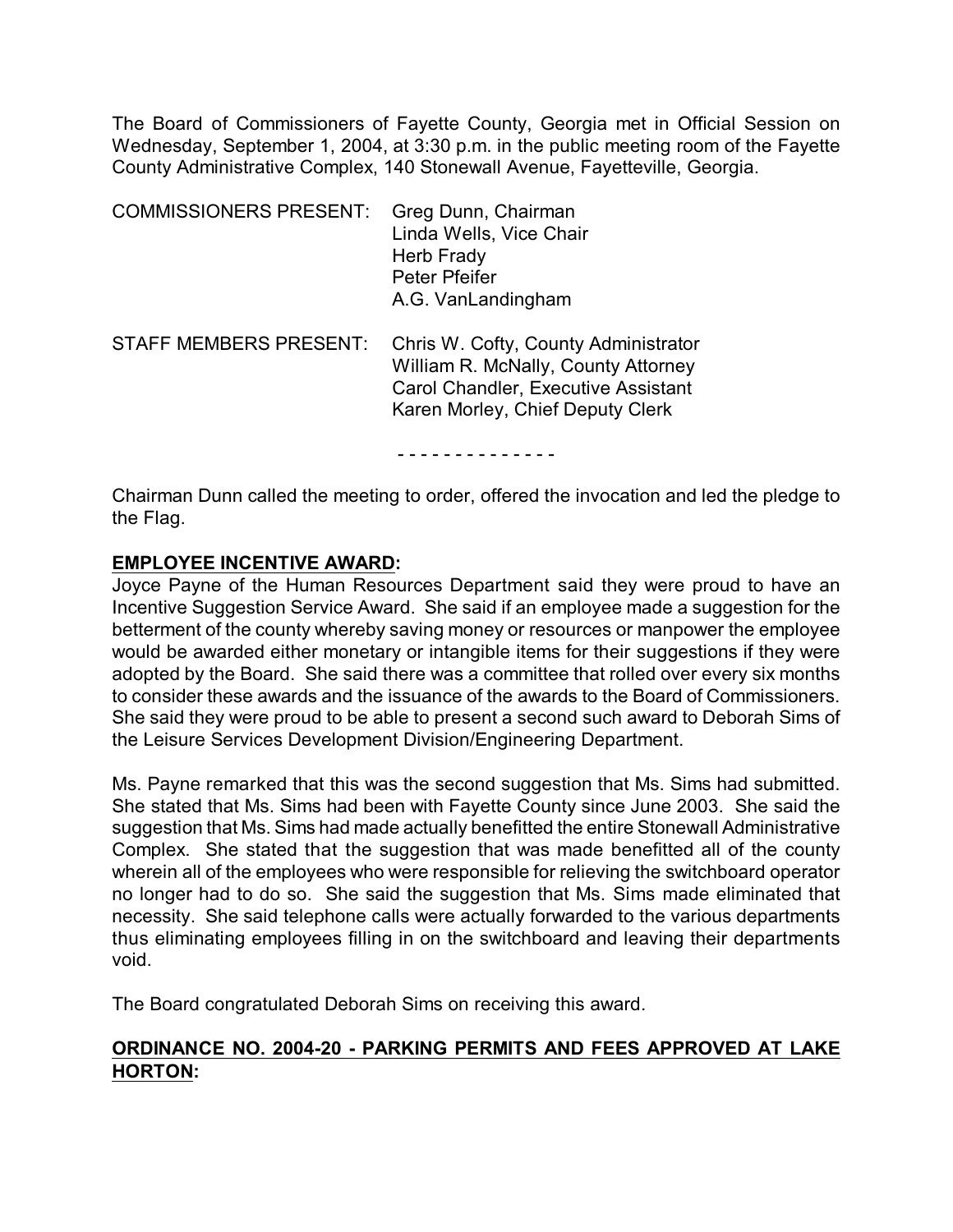County Engineer Ron Salmons remarked that on July  $7<sup>th</sup>$  a proposal was presented to the Board to begin charging out of county vehicles for fishing at Lake Horton. He said this was approved and would cost an individual \$10 per day. He said in order to try and make this more manageable as far as the Marshal's Office being able to enforce this, a proposal was being made for reconsideration to change the fee from a fishing fee to just a plain parking fee. He said the difficulty would be identifying the individuals who were fishing and those who were not fishing. He said for the Board's reconsideration in this matter.

Chairman Dunn asked if there were any questions or comments on this matter.

On motion made by Commissioner Pfeifer, seconded by Commissioner Wells to approve the parking permit fees at Lake Horton, discussion followed.

Chairman Dunn remarked that he felt this was moving things in the right direction. He said the Marshals had a job to do that was almost impossible to do in the other case. He said in this case more people who were not residents of Fayette County would be kept out of the parks. He said the Fayette County taxpayers had paid for this facility and they should be the primary users of it. He said if out of county people wanted to use the park then they could pay for the privilege. He said this would also make the job on the Marshals Office a lot easier too.

The motion carried 5-0. A copy of Ordinance 2004-20, identified as "Attachment No. 1", follows these minutes and is made an official part hereof.

# **GEORGIA FARM & RANCH, INC.'S REQUEST TO MODIFY OR CLARIFY THE CURRENT ZONING ORDINANCE:**

Commissioner VanLandingham said this matter had come to the Board's attention a week or so ago about some verbiage in the county's ordinance regulating the display of motor vehicles. He said the Board together with the Planning and Zoning Commission had met with the owner of Georgia Farm and Ranch. He said the consistency there was the verbiage was somewhat vague or could be interpreted in a way that would penalize a business operation. He said the purpose of this item being placed on the agenda tonight was to clarify exactly what a motor vehicle was. He said in talking with the county attorney they had realized that the county would be penalizing a business that would not allow them to park their tractors in front of their business for display purposes. He said it was the Board's feeling that this belonged under the purview of motor vehicles and it ought to be allowed. He said he would like to make a motion.

On motion made by Commissioner VanLandingham, seconded by Commissioner Frady to clarify the verbiage in the current zoning ordinance regarding Georgia Farm & Ranch, Inc.'s request, discussion followed.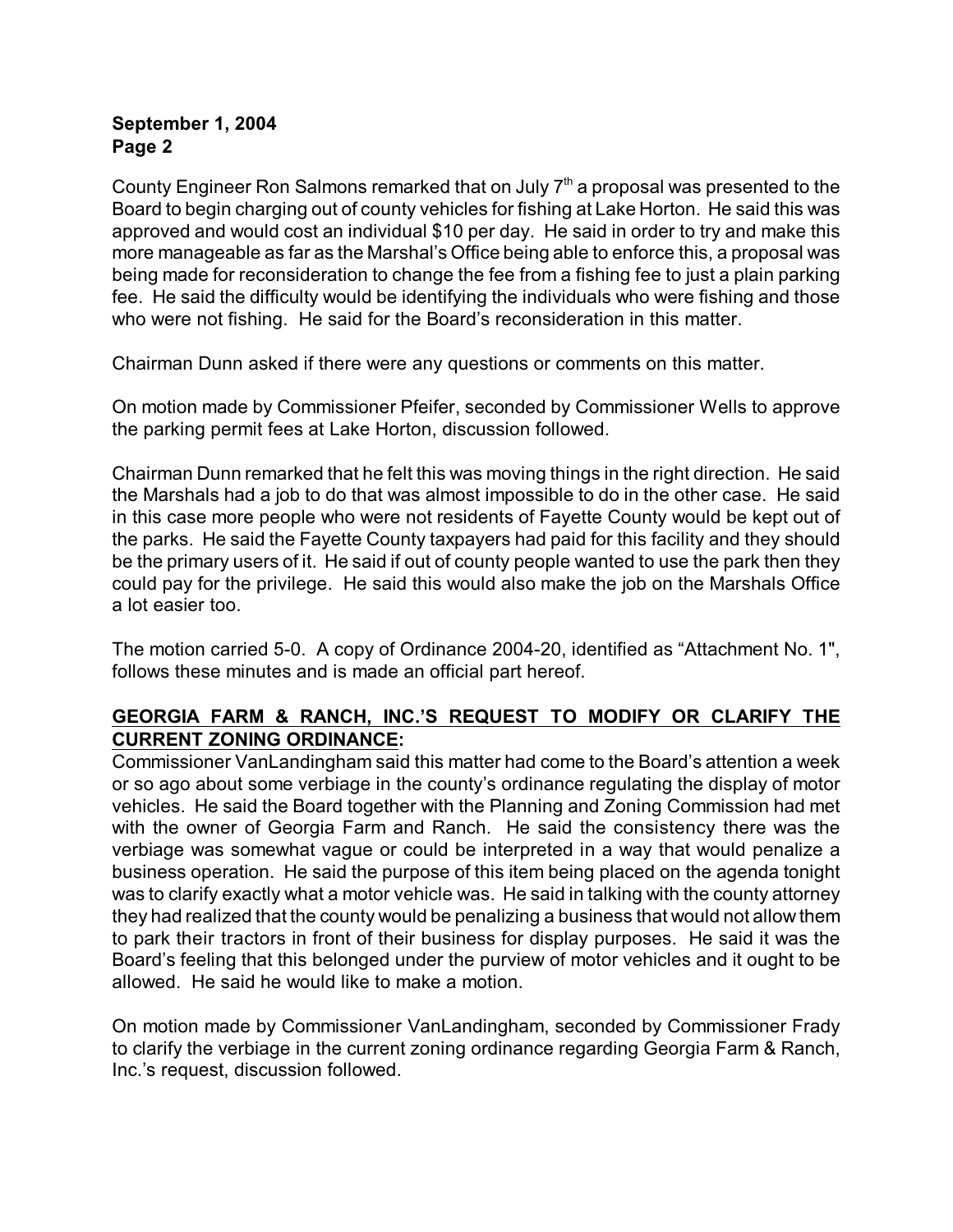Chairman Dunn said he felt the one issue that comes up was that these tractors were motor vehicles. He said if the county was going to allow a person to be in business at that sight then they could not be expected to hide that site. He said the bottom line was that they could not park them in the designated parking spaces that were required to be at the businesses.

Commissioner VanLandingham said in the course of conversation Mr. Green had very emphatically stated that he would not want to take up a customer's parking space in order to park his vehicles.

Chairman Dunn commented that this was a five acre piece of land and the business was currently located on two acres. He said the five acres was zoned C-H and there was an impervious surface requirement on the whole five acres. He said Mr. Green would have to be cautious especially if he planned to put other commercial on the rest of the site that he would have to make sure that the total of five acres would not exceed 60% impervious surface.

The motion carried 5-0.

**CONSENT AGENDA:** Commissioner Pfeifer requested item no. 9 be removed for discussion and Commissioner Wells requested item no. 1 be removed for discussion. On motion made by Commissioner Pfeifer, seconded by Commissioner Wells to approve the consent agenda item nos. 2, 3, 4, 5, 6, 7, 8 and 10 as presented. The motion carried 5-0.

**FIRE AND EMERGENCY SERVICES - HEALTH/WELLNESS POLICY:** Approval of Health/Wellness Policy for the Department of Fire and Emergency Services.

Commissioner Wells commended Chief Krakeel on finalizing this policy. She said he had handled it with a great deal of sensitivity that was necessary for something of this nature. She questioned Category A and Category B relating to medical conditions. She said these were very, very similar. She asked who determined Category A.

Chief Krakeel said this was actually a dual process. He said this would give the department the capability to engage the physician who would actually be administering this program and coordinate discussions with the primary care physician and the county's physician to make the determination of whether or not a Category A medical condition or a Category B medical condition was being dealt with. He said this would not result in the administrative staff being left with having to make a medical decision based on a primary care physician's interpretation of the county's standards and the physician applying the standards. He said there was a provision later on in the document that allowed for that dialogue and that collaboration to ultimately make that decision.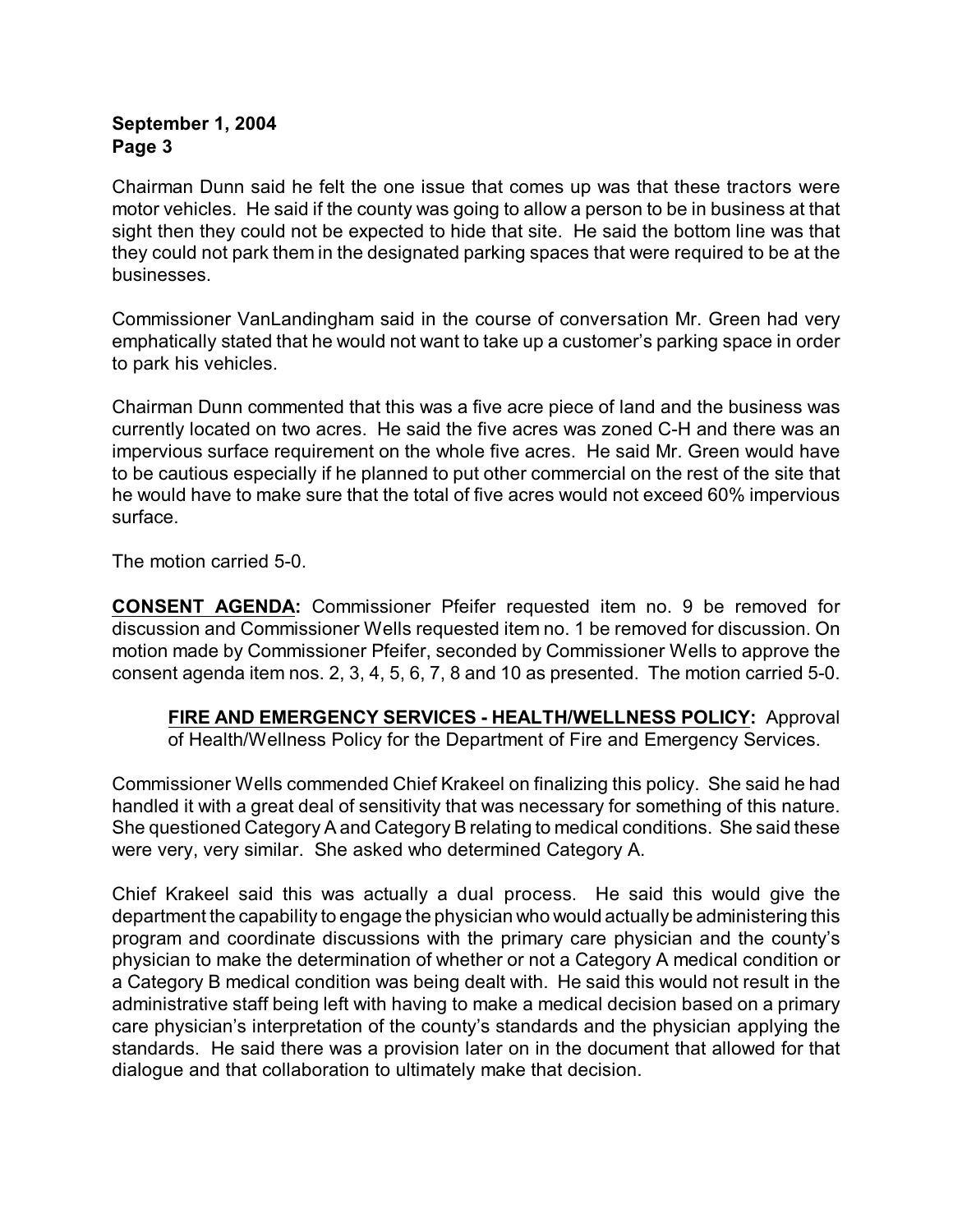Commissioner Wells remarked that she was aware of several employees who were in this capacity that she had some concern about as not being able to pass this. She asked Chief Krakeel if he had a number or a percentage. She also asked if Chief Krakeel was planning positions for these employees if this did happen.

Chief Krakeel replied no. He said currently there was no provision for a continuation of employment. He said there was a provision for a remediation period to allow the employee to have an appropriate time frame for remediation of that medical condition in order to continue to be employed. He said there were two concerns. He said one of those was an on the job injury which obviously would have ramifications related to workers compensation. He said the other was an injury or illness that occurs off duty. He said there was no requirement of the county to continue to employ someone who, after an appropriate period of time, had exhausted all medical remedies and remediation or rehabilitation efforts. He said this policy provides the county with the administrative framework to make these determinations. He said in the past this had primarily been relied upon through administrative process rather than involving appropriate medical direction. He said the fundamental reason for the wellness policy obviously was to make sure that the firefighters were capable of performing their jobs and to provide them with an annual assessment of that capability so that they can make whatever appropriate changes in their lifestyles, habits, healthcare and whatever the case may be to accommodate the continuation of being able to perform the critical functions of being a firefighter. He remarked on Commissioner Wells' direct question regarding percentages and said he did not have that figure. He said he was aware of two cases that staff was currently involved with where this policy would have application. He said he would hate to make those decisions in the absence of this policy with those two particular situations.

Commissioner Wells commented that this was definitely something that was needed but on the other hand these were very valued employees.

Chief Krakeel interjected that this was a balancing act. He said it had taken one year to put this policy together. He said they had gone through approximately six months of legal review. He said with this particular policy they felt like they had struck a fair balance between the interest of the county and the interest of the individual employee. He felt it was fair to provide the employees with the remediation time especially when an employee might have a twenty year career with this organization. He said this time would allow the employee for appropriate rehabilitation to return to duty

Commissioner Wells commended Chief Krakeel on this policy. She said he had addressed a very difficult situation with a great deal of sensitivity and understanding.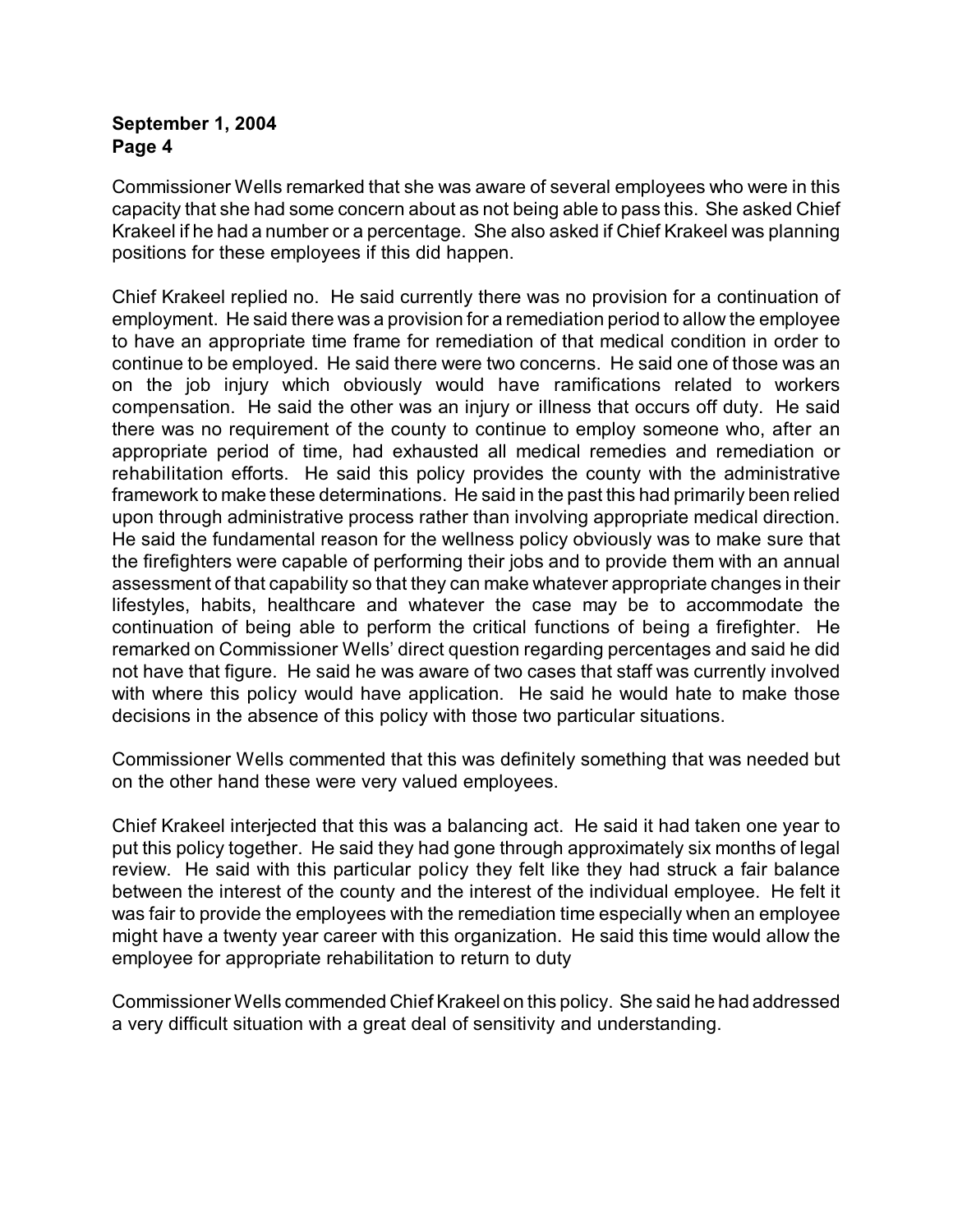On motion made by Commissioner Wells, seconded by Commissioner Frady to approve the policy as presented. The motion carried 5-0. A copy of the policy, identified as "Attachment No. 2", follows these minutes and is made an official part hereof.

**DEPARTMENT OF CORRECTIONS - INMATE LABOR PROGRAM:** Approval of agreement with Department of Corrections for inmate labor program with West Central Probation Detention Center. A copy of the Agreement, identified as "Attachment No. 3", follows these minutes and is made an official part hereof.

**JUSTICE CENTER - DISPLAY OF ARTIFACTS:** Approval of agreement with Carolyn Cary for use of her privately-owned artifacts on display in the Justice Center. A copy of the Agreement, identified as "Attachment No. 4", follows these minutes and is made an official part hereof.

**HEALTH DEPARTMENT - APPROVAL OF RENOVATIONS:** Approval of cost for renovations for the Health Department in the amount of \$8,210**.**00 to be performed by the Buildings and Grounds Department. A copy of the memorandum, identified as "Attachment No. 5", follows these minutes and is made an official part hereof.

**QUAIL HOLLOW SUBDIVISION - SALE OF COUNTY OWNED HOUSES:** Approval of authorization to move forward with selling two vacant houses owned by the County located in the Quail Hollow Subdivision. A copy of the memorandum, identified as "Attachment No. 6", follows these minutes and is made an official part hereof.

# **EMERGENCY SERVICES DEPARTMENT - HARLESS FIRE EQUIPMENT AWARDED**

**BID:** Approval of recommendation from Director of Purchasing Tim Jones to award bid to Harless Fire Equipment in the amount of \$114,428.87 to purchase an ambulance for the Emergency Services Department. A copy of the memorandum, identified as "Attachment No. 7", follows these minutes and is made an official part hereof.

**RESERVOIR MANAGEMENT PLAN :** Approval of the Reservoir Management Plan as amended to include Lake McIntosh. A copy of the Plan, identified as "Attachment No. 8", follows these minutes and is made an official part hereof.

**LOCAL ASSISTANCE ROAD PROGRAM FOR 2005:** Approval of proposed 2005 Local Assistance Road Program (LARP) list to be submitted to Georgia D.O.T. A copy of the memorandum and program plan, identified as "Attachment No. 9", follows these minutes and is made an official part hereof.

9. Approval of contract with Judicial Correctional Services, Inc. for State Court probation services.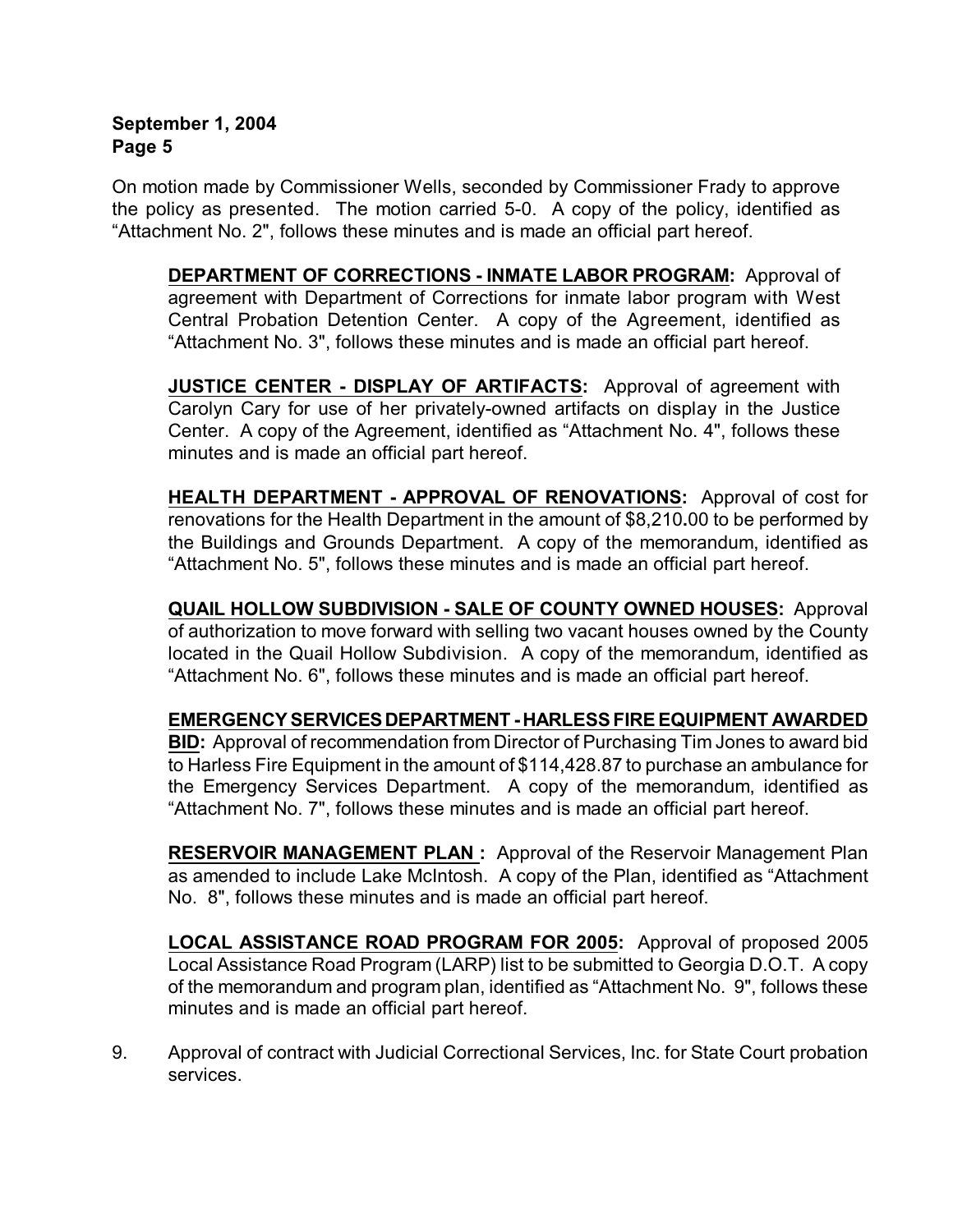On motion made by Commissioner Pfeifer, seconded by Commissioner Wells to table this item to the September 9, 2004 Board of Commissioners' meeting. The motion carried 5-0.

**MINUTES:** Approval of minutes for Board of Commissioners Special Called Budget meeting held on June 23, 2004.

# **PUBLIC COMMENT:**

Members of the public are allowed up to five minutes each to address the Board on issues of concern other than those items which are on this evening's agenda.

**SCOTT ST. JOHN:** Scott St. John questioned the zoning ordinance regarding his business "Big Daddy Cycle World". He said his issue involved the parking of camper trailers being parked out front of his business. He asked if these trailers would now have to be parked in the back of his business.

Attorney McNally remarked that motor homes would qualify to being a motor vehicle and camping trailers would not.

Commissioner Wells remarked that camping trailers were not motorized.

Mr. St. John clarified that if he swapped from the camping trailers to the motor homes then he could pull these out front.

Commissioner Wells remarked that if these motor homes were motorized whether it be a tractor, motorcycle, or automobile.

Chairman Dunn pointed out that other farm equipment that was not motorized could not be left out. He asked Mr. St. John to also keep in mind the number of parking spaces that were required.

# **STAFF REPORTS:**

**EXECUTIVE SESSION:** Attorney McNally requested an executive session to discuss two legal items and three real estate matters.

Commissioner Pfeifer requested an executive session to discuss one legal item.

**CHAIRMAN DUNN:** Chairman Dunn commented on the study of the Peachtree City Fire and Emergency Services Department which had been prepared by an outside consultant hired by the City. He commented that in several sections their consultant remarked that the County's efficiency of operating its Fire and EMS department was greater than the way Peachtree City was running their department. He commended Chief Jack Krakeel for the great job that he does with the Fayette County Fire and Emergency Services Department.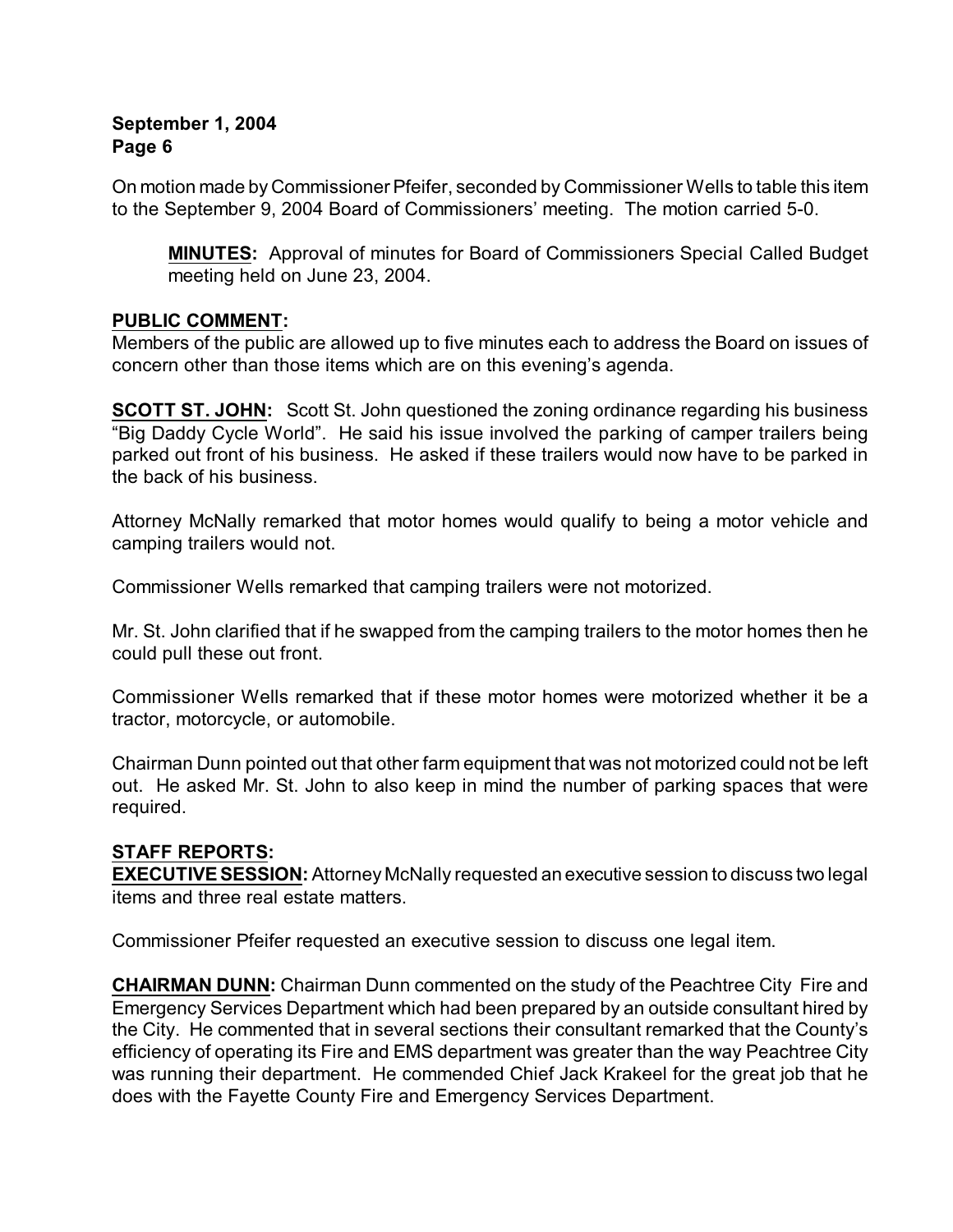**EXECUTIVE SESSION:** On motion made by Commissioner Wells, seconded by Commissioner Pfeifer to adjourn to executive session to discuss three legal items and three real estate matters. The motion carried 5-0.

**REAL ESTATE:** Attorney McNally reported to the Board on three real estate matters all relating to the same issue.

On motion made by Commissioner Frady, seconded by Commissioner VanLandingham to authorize Attorney McNally to proceed in this matter. The motion carried 5-0.

**LEGAL:** Assistant County Attorney Dennis Davenport discussed a legal matter with the Board

On motion made by Commissioner Wells, seconded by Chairman Dunn to authorize Attorney Davenport to deny this request. The motion carried 5-0.

**LEGAL:** Attorney McNally reported to the Board on a legal matter.

On motion made by Commissioner Frady, seconded by Chairman Dunn to authorize staff to proceed in this matter. The motion carried 5-0.

On motion made by Commissioner VanLandingham, seconded by Commissioner Pfeifer to authorize Attorney Davenport to proceed in this matter. The motion carried 5-0.

**LEGAL:** Commissioner Pfeifer and Attorney McNally discussed a legal matter with the Board.

On motion made by Commissioner Wells, seconded by Commissioner Frady to authorize Attorney McNally to proceed in this matter. The motion carried 5-0.

**EXECUTIVE SESSION AFFIDAVIT:** On motion made by Commissioner Wells, seconded by Commissioner Frady to authorize the Chairman to execute the Executive Session Affidavit confirming that three legal items and three real estate matters were discussed in executive session. The motion carried 5-0. A copy of the Executive Session Affidavit, identified as "Attachment No. 10", follows these minutes and is made an official part hereof.

There being no further business to come before the Board, Chairman Dunn adjourned the meeting at 5:10 p.m.

 $\_$